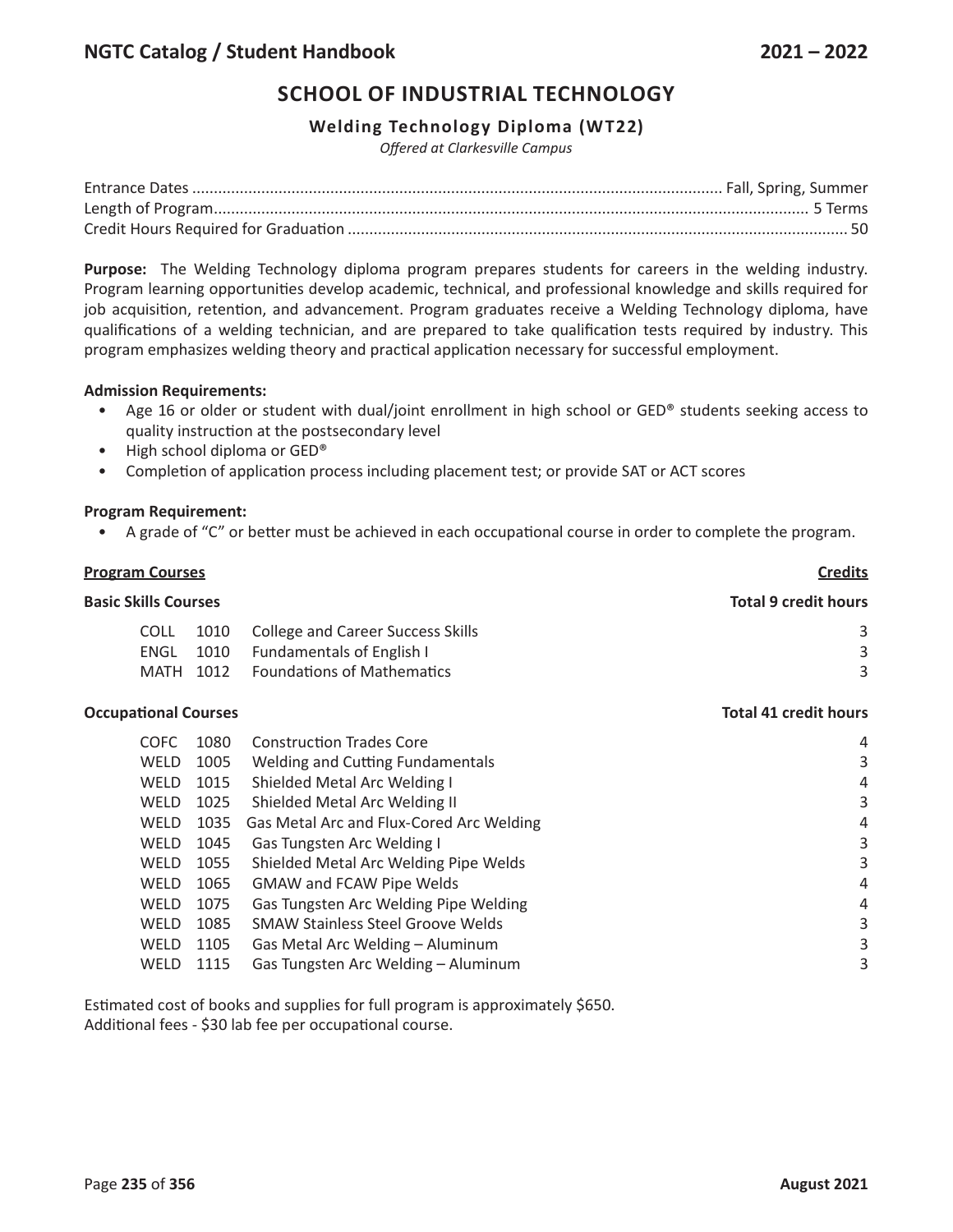## **SCHOOL OF INDUSTRIAL TECHNOLOGY**

### **Gas Metal Arc Welding Certificate (GM21)**

*Offered at Clarkesville Campus*

**Purpose:** The Gas Metal Arc Welding certificate program prepares students for welding careers in the MIG process. Topics include welding and cutting fundamentals, oxyfuel cutting techniques, and MIG welding techniques and processes.

#### **Admission Requirements:**

- Age 16 or older or student with dual/joint enrollment in high school or GED® students seeking access to quality instruction at the postsecondary level
- High school diploma or GED®
- Completion of application process including placement test; or provide SAT or ACT scores

#### **Program Requirement:**

• A grade of "C" or better must be achieved in each course in order to complete program.

| <b>Program Courses</b> |       |                                                    | <b>Credits</b> |
|------------------------|-------|----------------------------------------------------|----------------|
|                        | COEC. | 1080 Construction Trade Core                       | Δ              |
|                        |       | WELD 1005 Welding and Cutting Fundamentals         |                |
|                        |       | WELD 1035 Gas Metal Arc and Flux-Cored Arc Welding | 4              |

Estimated cost of books and supplies for full program is approximately \$350. Additional fees - \$30 lab fee per occupational course.

## **Gas Tungsten Arc Welding Certificate (GT31)**

*Offered at Clarkesville Campus*

**Purpose:** The Gas Tungsten Arc Welding certificate program provides students instruction in TIG welding techniques. Topics include understanding the nature and culture of the welding industry, oxyfuel cutting techniques, and TIG welding processes.

#### **Admission Requirements:**

- Age 16 or older or student with dual/joint enrollment in high school or GED® students seeking access to quality instruction at the postsecondary level
- High school diploma or GED®
- Completion of application process including placement test; or provide SAT or ACT scores

#### **Program Requirement:**

• A grade of "C" or better must be achieved in each course in order to complete program.

| <b>Program Courses</b> |  |                                            | <b>Credits</b> |
|------------------------|--|--------------------------------------------|----------------|
| COEC.                  |  | 1080 Construction Trades Core              | 4              |
|                        |  | WELD 1005 Welding and Cutting Fundamentals |                |
|                        |  | WELD 1045 Gas Tungsten Arc Welding I       |                |
|                        |  |                                            |                |

Estimated cost of books and supplies for full program is approximately \$350. Additional fees - \$30 lab fee per occupational course.